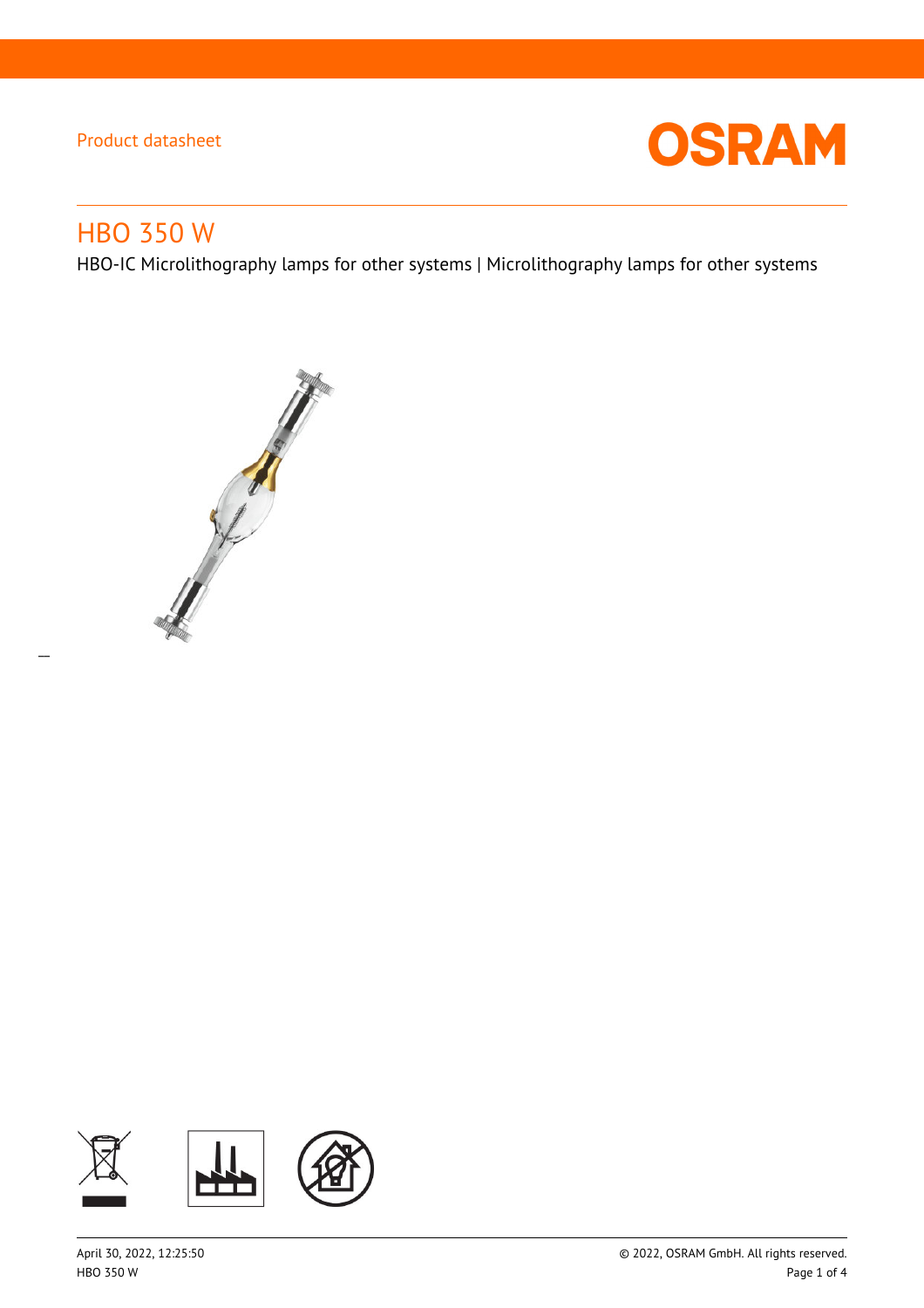#### Technical data

#### **Electrical data**

| Nominal voltage        | 67.5 V   |
|------------------------|----------|
| <b>Nominal current</b> | 5.3A     |
| Type of current        | DC       |
| Rated wattage          | 350.00 W |
| Nominal wattage        | 350.00 W |

#### **Dimensions & weight**



| <b>Diameter</b>    | $20.0$ mm        |
|--------------------|------------------|
| Length             | 128.0 mm         |
| Electrode gap cold | $3.0 \text{ mm}$ |

#### **Additional product data**

| Base anode (standard designation)          | $SFCY10-4$ <sup>1)</sup>                                                                                                                                 |  |  |
|--------------------------------------------|----------------------------------------------------------------------------------------------------------------------------------------------------------|--|--|
| <b>Base cathode (standard designation)</b> | $SFCY10-4$ <sup>1)</sup>                                                                                                                                 |  |  |
| <b>Product remark</b>                      | Lamp suitable for pulse operation between 250500<br>W. Maximum permissible power is 350 W for constant<br>power operation. Duty cycle 12 h ON/30 min OFF |  |  |

1) With 8-32 UNC-3 B thread

#### **Capabilities**

 $\overline{a}$ 

| Other $1$<br><b>Burning position</b> |  |
|--------------------------------------|--|
|--------------------------------------|--|

1) Anode underneath

#### **Environmental information**

### **Information according Art. 33 of EU Regulation (EC) 1907/2006 (REACh)**

**Date of Declaration**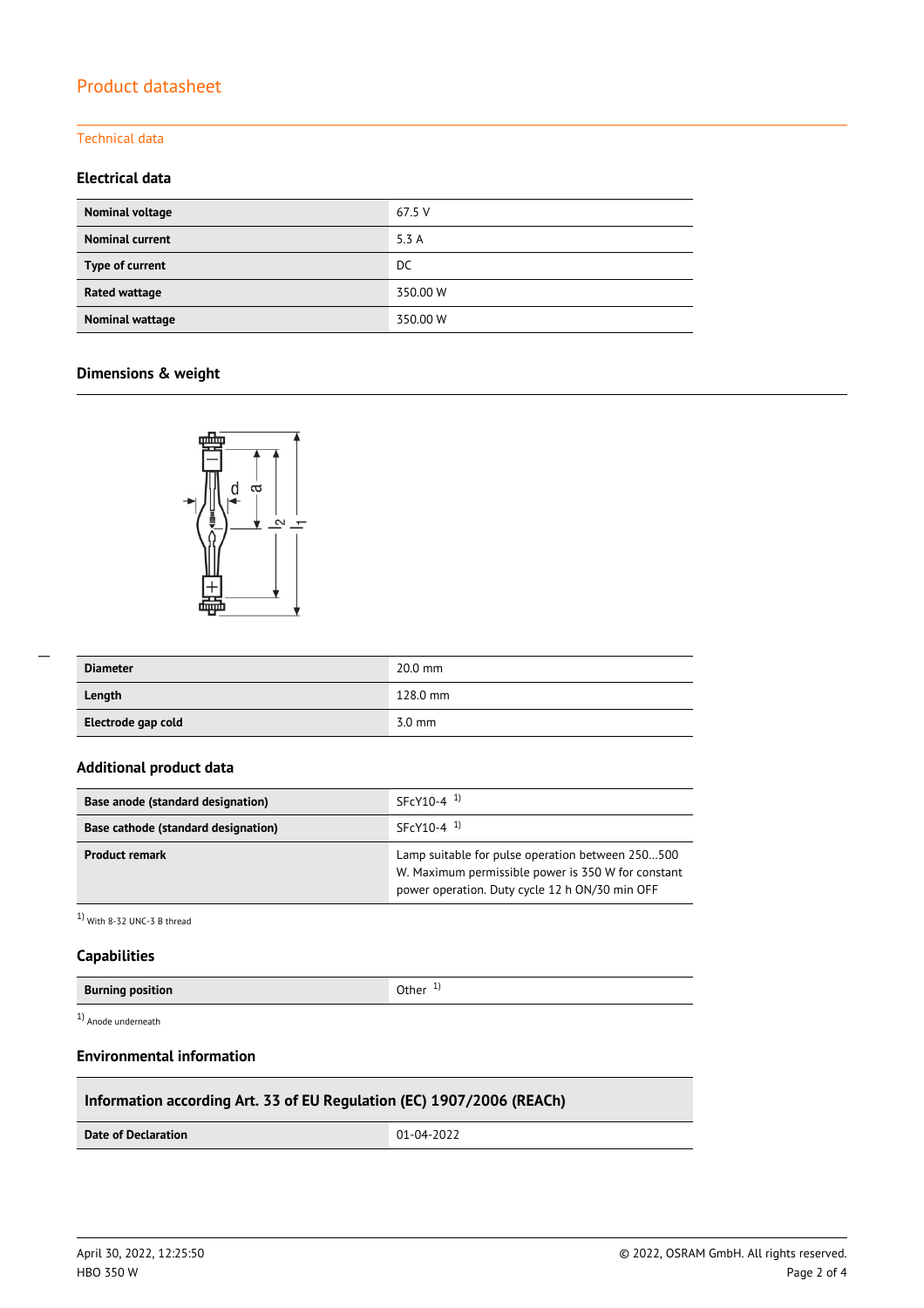| <b>Primary Article Identifier</b> | 4050300351599                                                                                         |
|-----------------------------------|-------------------------------------------------------------------------------------------------------|
| Candidate List Substance 1        | Lead                                                                                                  |
| CAS No. of substance 1            | 7439-92-1                                                                                             |
| Safe Use Instruction              | The identification of the Candidate List substance is<br>sufficient to allow safe use of the article. |
| Declaration No. in SCIP database  | 69139DD2-FF81-43C7-BCFA-B84BCD0B9CC1                                                                  |

#### Country specific information

| <b>Product code</b> | <b>METEL code</b> | SEG-No. | <b>STK-Number</b> | UK Org                   |
|---------------------|-------------------|---------|-------------------|--------------------------|
| 4050300351599       | OSRHBO350         | $\sim$  | $\sim$            | $\overline{\phantom{a}}$ |